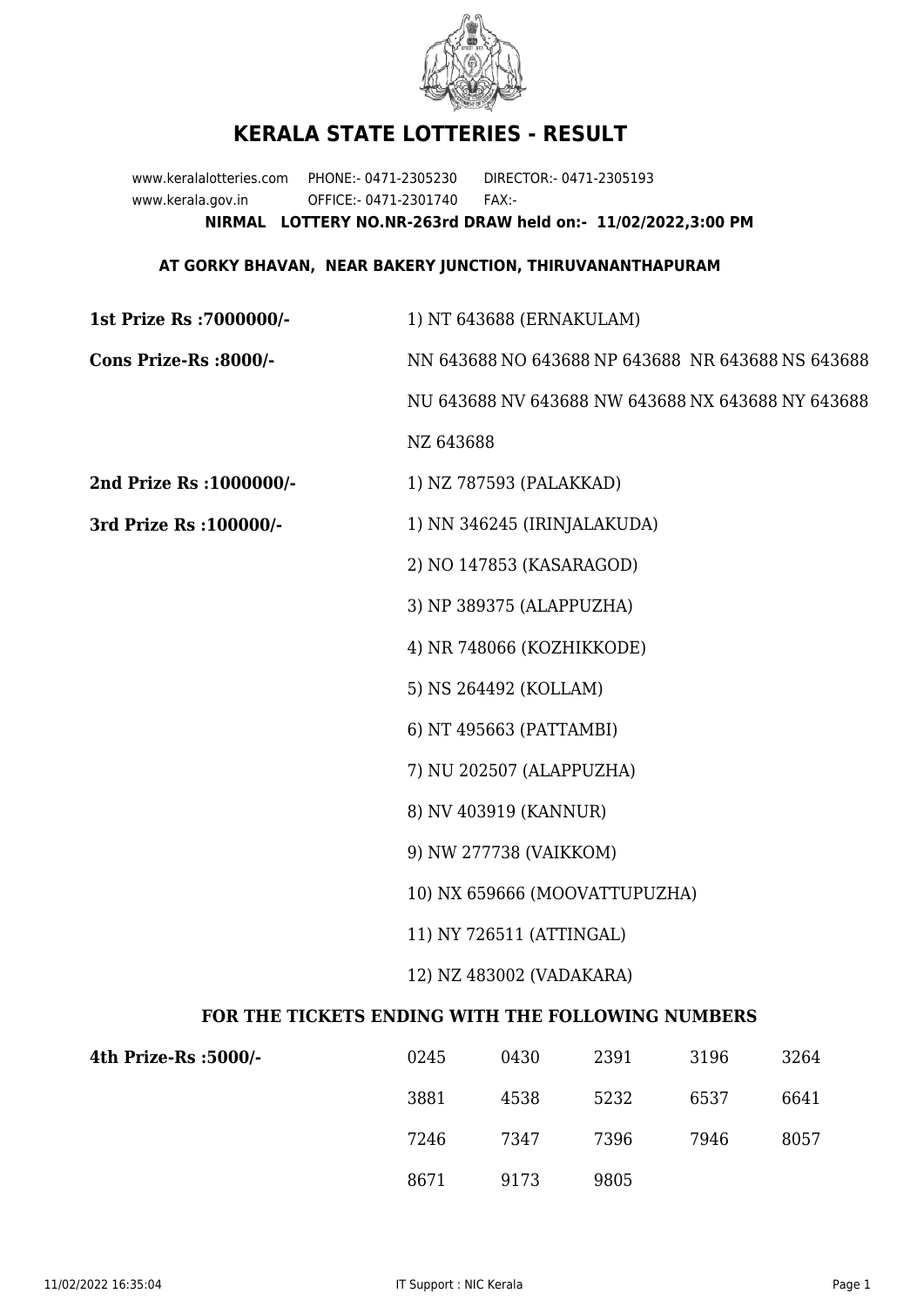| 5th Prize-Rs : 1000/- | 0186 | 0279 | 0854 | 1076 | 1293 |
|-----------------------|------|------|------|------|------|
|                       | 1297 | 1560 | 2473 | 3160 | 3191 |
|                       | 3211 | 3424 | 3641 | 4001 | 4561 |
|                       | 4634 | 4870 | 5576 | 5718 | 5795 |
|                       | 6190 | 6225 | 6250 | 6607 | 7156 |
|                       | 7303 | 7763 | 7815 | 8039 | 8307 |
|                       | 8545 | 8990 | 9688 | 9935 | 9946 |
|                       | 9996 |      |      |      |      |
| 6th Prize-Rs :500/-   | 0067 | 0321 | 0408 | 0590 | 0687 |
|                       | 0704 | 0881 | 0927 | 0971 | 0984 |
|                       | 1000 | 1115 | 1119 | 1126 | 1212 |
|                       | 1229 | 1458 | 1497 | 1563 | 1739 |
|                       | 1742 | 1947 | 2046 | 2079 | 2148 |
|                       | 2182 | 2338 | 2417 | 2425 | 2450 |
|                       | 2809 | 2930 | 3053 | 3890 | 3902 |
|                       | 4395 | 4491 | 4670 | 4971 | 5059 |
|                       | 5552 | 5556 | 5713 | 5851 | 5878 |
|                       | 6068 | 6134 | 6232 | 6335 | 6397 |
|                       | 6673 | 6751 | 6851 | 6916 | 6936 |
|                       | 7067 | 7186 | 7349 | 7530 | 7822 |
|                       | 7871 | 8247 | 8526 | 8565 | 8617 |
|                       | 8652 | 8696 | 8755 | 8941 | 8960 |
|                       | 8997 | 9104 | 9214 | 9245 | 9279 |
|                       | 9625 | 9845 | 9940 | 9971 |      |
| 7th Prize-Rs : 100/-  | 0074 | 0197 | 0208 | 0394 | 0558 |
|                       | 0568 | 0656 | 0681 | 0845 | 1060 |
|                       | 1213 | 1253 | 1316 | 1395 | 1559 |
|                       | 1649 | 1681 | 1741 | 1770 | 1804 |
|                       | 1840 | 1846 | 1970 | 2155 | 2170 |